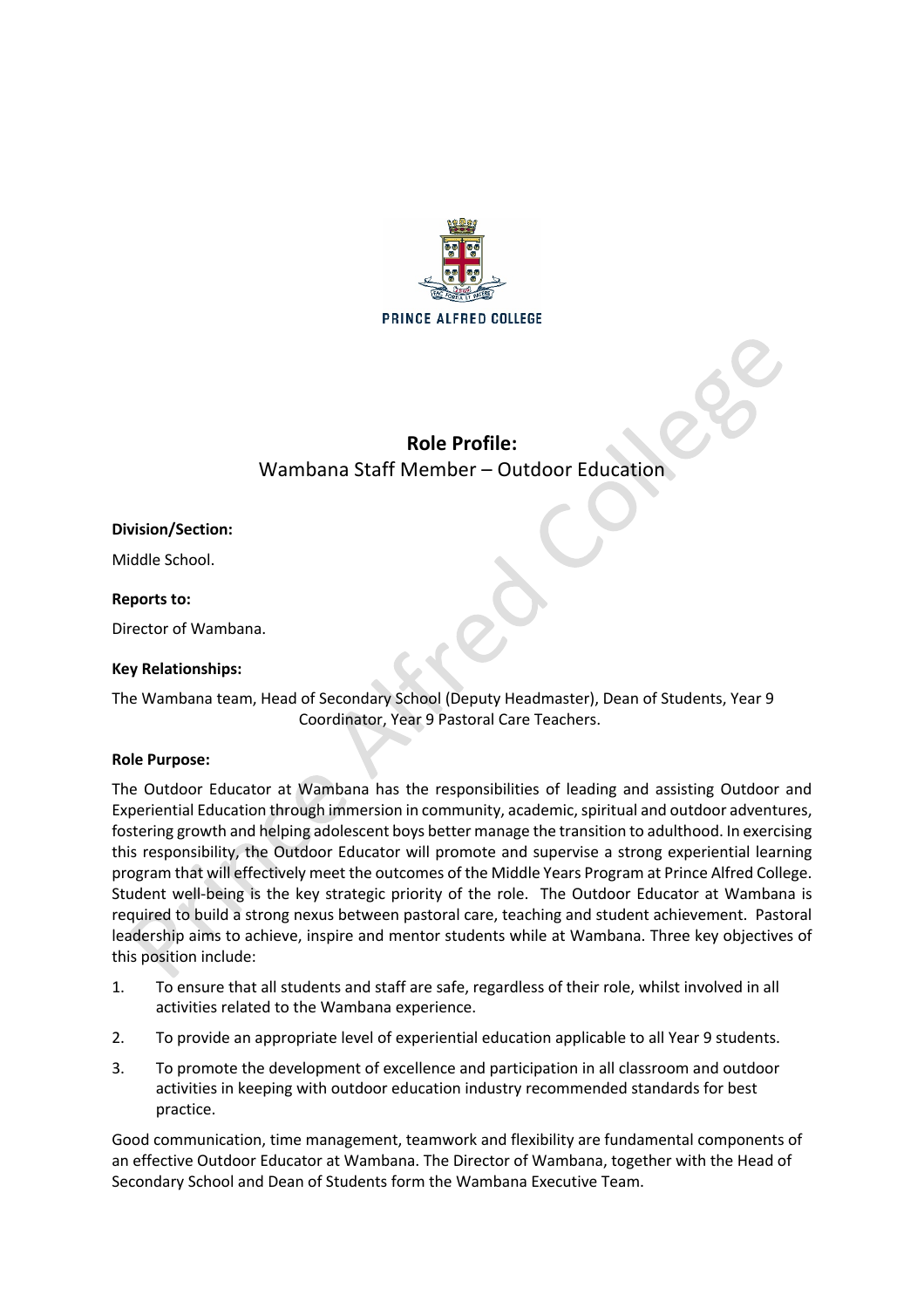## **Philosophy of Wambana:**

Much of the Wambana philosophy has its origins in the thinking of German philosopher and educator Kurt Hahn who was the founder of residential schools such as Salem in Germany, Gordonstoun in Scotland and the Outward Bound Program. Hahn's first model of education, with distinctive learning practices, was Salem, a co-educational boarding school. Salem represented an attempt to create a healthy environment in which young people could learn habits that would protect them against what Hahn saw as the deteriorating values of modern life. Fundamental to his philosophy, Hahn saw the need for a school separate from the traditional mainstream school system. It was thought that schools were not preparing individuals for the rigors of adult life and that mainstream education seemed to only represent a partial solution to the imbalance of human lives. Hahn's idea was an institution that was temporarily isolated from greater society. The curriculum would represent a journey involving confronting challenges and provide an opportunity for service to others. The core of Hahn's educational purpose was to conserve and strengthen the attributes of childhood into manhood. Kurt Hahn believed that the traditional school curriculum was inadequate for the total development of the child. His pedagogical philosophy and educational ideals encouraged students to establish personal goals, develop a code of responsibility, separate themselves from apathy and self-indulgence, cultivate a passion for life, work in small groups, and dedicate themselves to community service. The philosophy of the Wambana program is best summarised by the following:

## **Purpose:**

To foster growth by helping adolescent boys better manage the transition to adulthood through immersion in community, academic, spiritual and outdoor adventures.

#### **Aims:**

- Allow students to make a connection between classroom based learning and the 'real world'.
- Use experiential education to develop knowledge and attain a sense of place.
- Immerse students in community service programs to develop a sense of 'others before self'.
- Develop social skills and appropriate behaviours
- Improve the health and fitness level of students to demonstrate the importance of a wellbalanced lifestyle
- Provide for the self-fulfilment of individuals with all their differences.
- Increase student awareness of the love and care that family, friends and others have for them.
- Enable students to reflect on their experiences at Wambana and how it can bring about change.
- Allow boys to realise their potential through leadership opportunities, physical challenges and independent living
- Use the outdoor environment to develop a sense of adventure and challenge.

#### **Outcomes:**

We are confident that when a boy completes the Wambana program he will:

- Be more confident
- Show an awareness of others and self
- Have a greater appreciation of family and community
- Be capable of a greater level of maturity
- Display empathy towards others
- Have developed a growth mind-set
- Be capable of a greater level of independence
- Show initiative
- Increase physical fitness.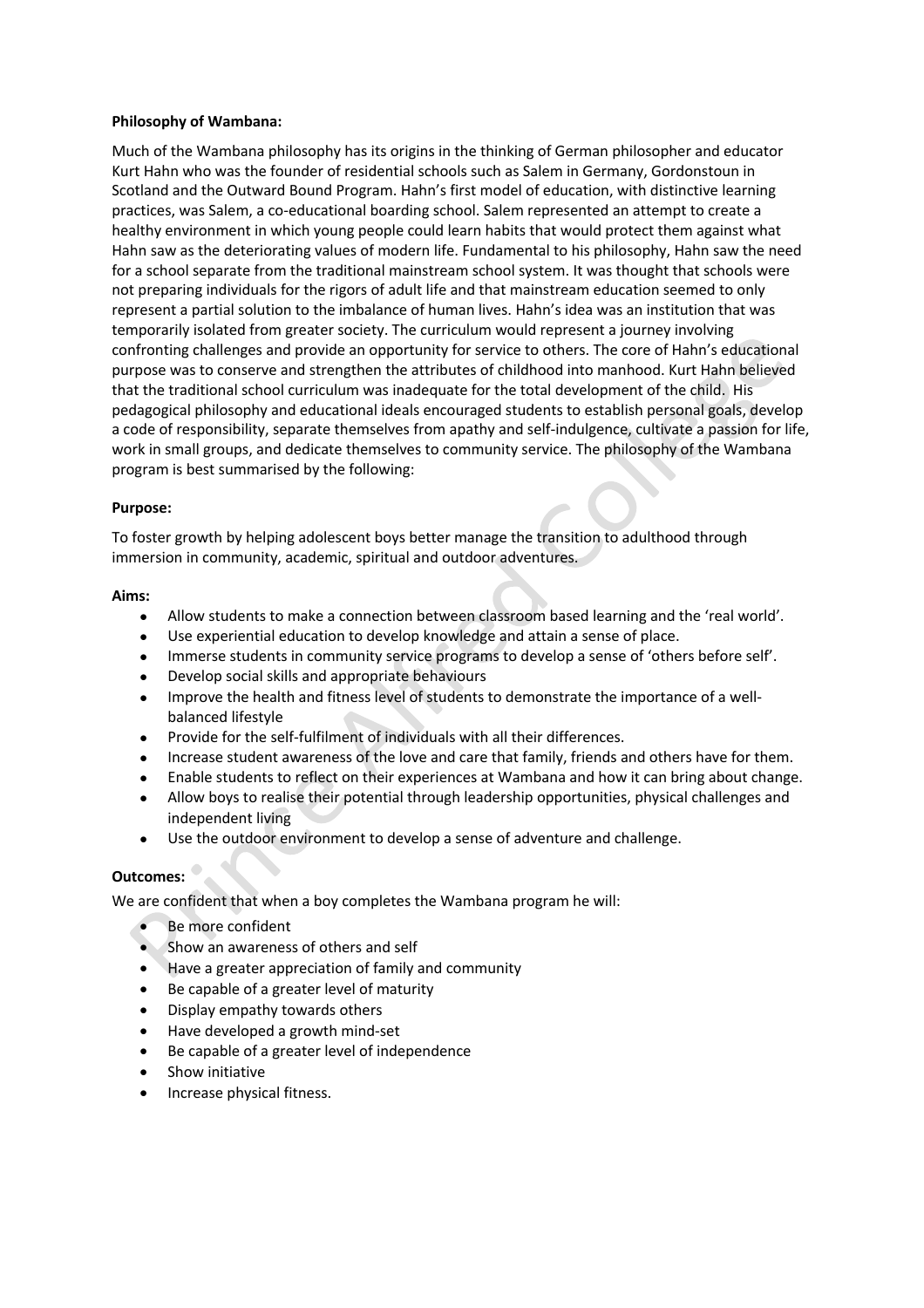## **Overview of Tasks:**

The following is a brief overview of some of the tasks that you may be responsible for as an Outdoor Educator at Wambana. The list attempts to describe a 'day in the life' however it is by no means exhaustive and there could be changes and additions at any point during Wambana.

## **1. PAC Kent Town Professional Development Week**

At the beginning of the school year you will be required to participate in the Prince Alfred College 'All staff' PD Week, during which you will:

- Attend the new staff induction day
- Attend and participate in all required meetings as decided by the Director of Wambana and the Head of Schools. These may include:
	- Meetings regarding pastoral care programs
	- The Headmasters Evening Garden Party

# **2. Wambana Professional Development Weeks**

A sample of professional development may include:

- Attaining your Light Rigid Bus License
- Partaking in and completing your surf lifesaving certificate
- Learn and discuss the PAC Behaviour Management Policy
- Discuss and update Wambana Risk Management Documents with Wambana Staff
- Updating first aid certification
- Discussion on understanding male adolescent behaviour

## **3. Wambana Transition 'In' Program prior to students attending Wambana**

- To partake in PAC Kent-Town meetings, including (but not limited to):
	- Case management meeting to discuss upcoming students with PAC Kent Town staff
	- First-aid refresher with the PAC school nurse
	- Parent Information evenings, during which you will be encouraged to present along with the other Wambana Staff
	- To assist in the delivery of Wambana Preparation Lessons in the classroom with the upcoming students
- Arranging the logistics of bus and trailer movements between PAC Kent Town and Wambana
- On-site PD, which may include:
	- Organising and planning the upcoming Wambana Program
	- Meetings to overview the upcoming program schedule/roster
	- Discussing the PAC Behaviour Management Policy, and other Wambana specific behavioural management plans
	- Creating lesson plans for various program activities
	- Bike maintenance
	- Organising, fixing, and maintaining other outdoor gear

## **4. Five Week Wambana Program**

- To support students on a one-day sail from Port Adelaide to Port Vincent
- **Cycle Tour** 
	- To play an active part in the 4-day cycle tour
	- To support students as needed throughout the days of the cycle tour
	- To assist in breakfast, lunch and dinner supervision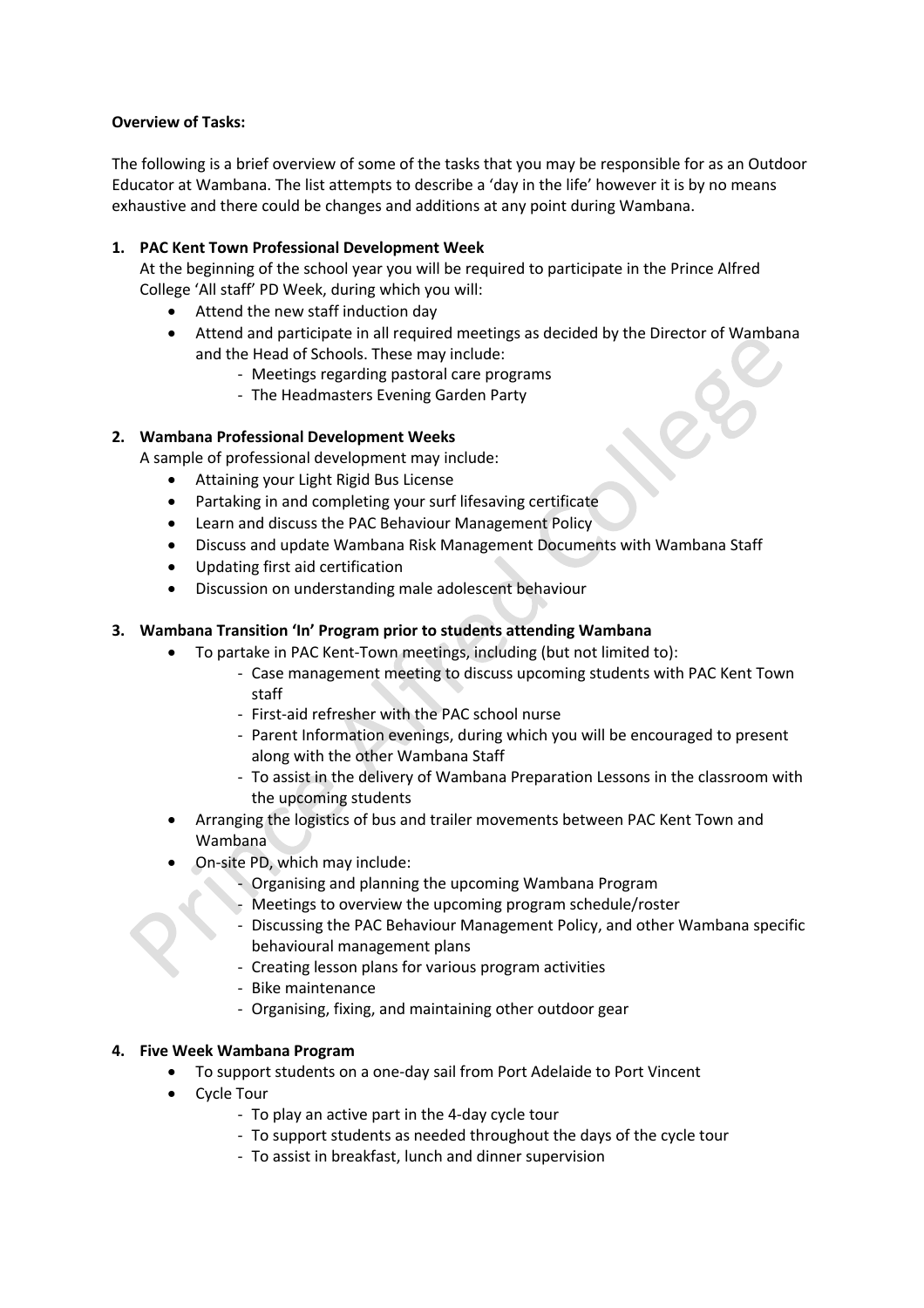- To assist and participate in evening campfire debriefs with the support of the other Wambana Staff
- Duration of "Wardli-living" portion of Wambana
	- Partake in and supervise students during morning fitness, including runs and other sports and activities
	- To supervise and ensure the health and safety of all students during meal times and clean up
	- To assist in the delivery of daily Wambana activities (potentially including but not limited to):
		- Aquatics (surfing, sea kayaking, snorkeling)
		- Community Service (coastal care, marine debris research, etc.)
		- Cooking and baking lessons
		- Food shopping
	- To supervise students during free time and chill out, this involves being present during free time to assist students in any tasks they may be doing, circulating during chill out times, and checking student letters and journal entries after chill out time
	- To assist in evening classroom lessons when required
- Final expedition
	- To assist in the preparations for the 5 day Melrose Expedition, including preparing and delivering lessons to students on navigation, packing, and bush survival
	- To assist and supervise in the packing of student and staff gear
	- To assist in various lessons and activities at Melrose, this can include but is not limited to;
		- Melrose history lessons
		- Hutchie set-ups
		- Navigation and orienteering
		- Packing rucksacks
	- To ensure the safety and well-being of students while following them on a 12km hike
	- In collaboration with other staff, to ensure the safety and well-being of students during their 24-hour solo expedition
	- Following the expedition, to assist in the cleaning and pack-up of all gear
	- To partake in post-expedition and final program debriefs
- Other aspects of program
	- To assist in photography throughout the duration of the Wambana Program - To provide comment and content on the "Wambana Times" an online newspaper for parents
	- To provide guidance and feedback to students on the criteria set out in the Student Assessment Criteria Booklet

# **5. Wambana Transition 'Out' Program at PAC Kent Town at the Conclusion of Wambana**

- You will assist in the preparation of material for Parent/Student meetings with each student who attended Wambana
- You will be required to contribute throughout the Student Led Conferences and interview process under the guidance of Wambana Staff
- You will clean and complete any maintenance of outdoor gear or equipment that is required
- Help with the logistics of bus and vehicle movement between Wambana and PAC Kent Town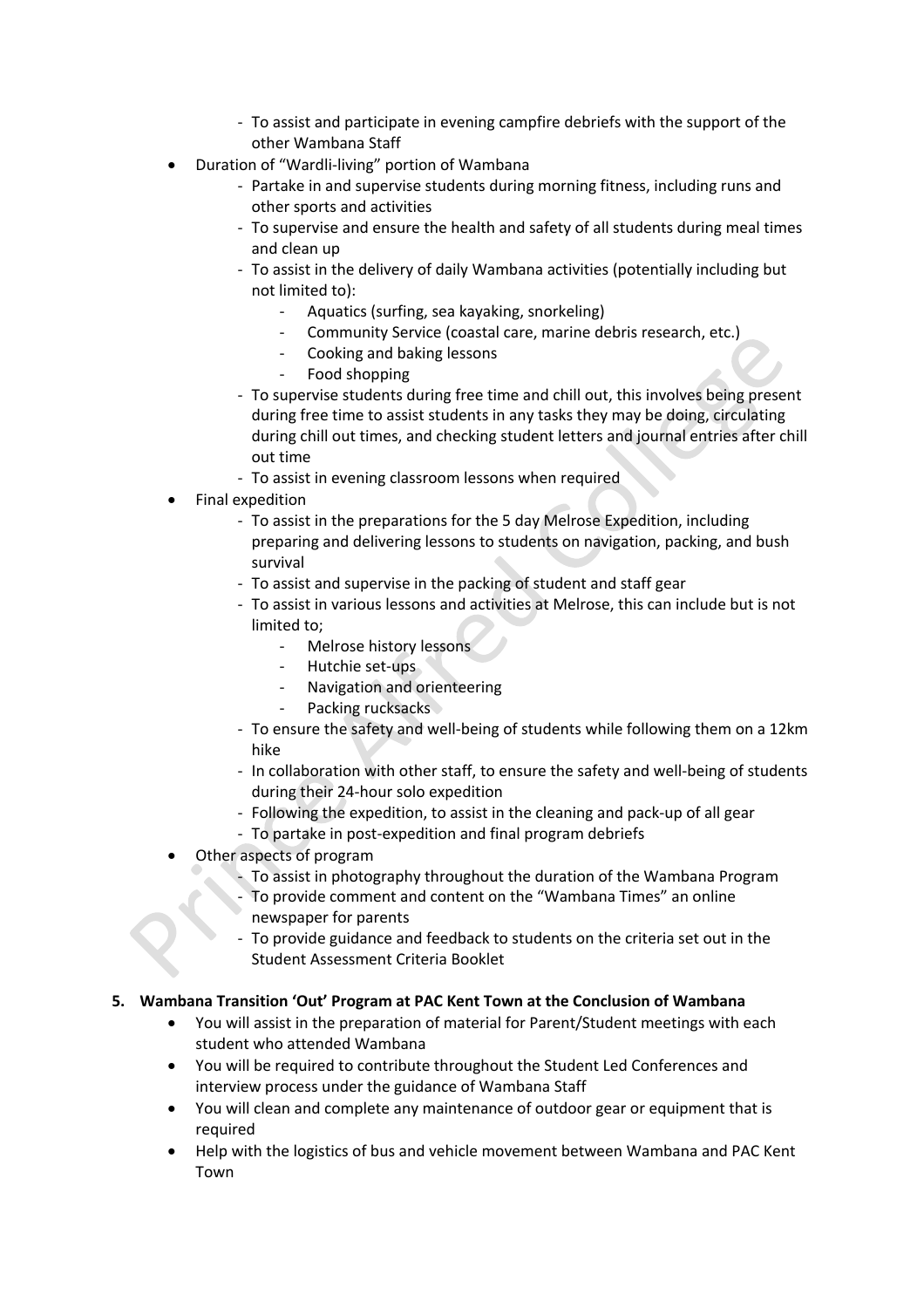# **Specific responsibilities include the following:**

# *Leadership*

- Develop a leadership that models and inspires communication, teamwork, acknowledgement of achievements, recognition and constructive feedback.
- Align values and goals to support and implement the vision and purpose of Wambana.
- Provide strategic leadership in relation to student well-being and effective teaching and learning appropriate to Wambana.
- Model best practice in pastoral care, teaching and student achievement.

# *Relationships*

- Establish and maintain positive working relationships with staff at Wambana and staff in the Middle School at Kent Town.
- Establish and maintain rapport and effective communication with students, parents and staff.
- Contribute to the work of the Wambana Team.
- Provide appropriate information on student well-being and academic progress in the Year group.
- Build and develop networks within the local community.
- Represent Prince Alfred College appropriately within and external to the school community.
- Participate in, and contribute to, relevant conferences and professional development programs.

## *Operations*

- Facilitate the effectiveness of Wambana through empowering, motivating and developing students and staff.
- Support the development of a quality focused Wambana program, establishing high standards and ensuring continual improvement.
- Be competent in the knowledge and skills related to first aid.
- Be aware of all work health and safety hazards and requirements and implement ensure that actions are taken to provide a safe workplace for staff and students.

# *Curriculum*

- Promote core values of the Middle Schooling.
- Take deliberate and effective steps to help students acquire a developmentally appropriate understanding of what core values mean in everyday behaviour and teach them the reasons why some behaviours are right and others wrong.
- Set clear expectations for students to engage in moral action in terms of civility, personal responsibility, good sportsmanship, helping others, and service to school and community.
- In consultation with the Director of Wambana and the relevant Academic Leaders at PAC Kent Town, ensure that all aspects of the curriculum are delivered in full.
- Plan, implement and evaluate all outdoor education activities.
- Lead, support and encourage students in the participation of community activities.

# **Desirable Requirements:**

- 1. Relevant qualifications e.g. teaching qualifications, Wellbeing/Counselling, Outdoor Qualifications E.g. Certificate IV in Outdoor Recreation.
- 2. Senior First Aid Certificate.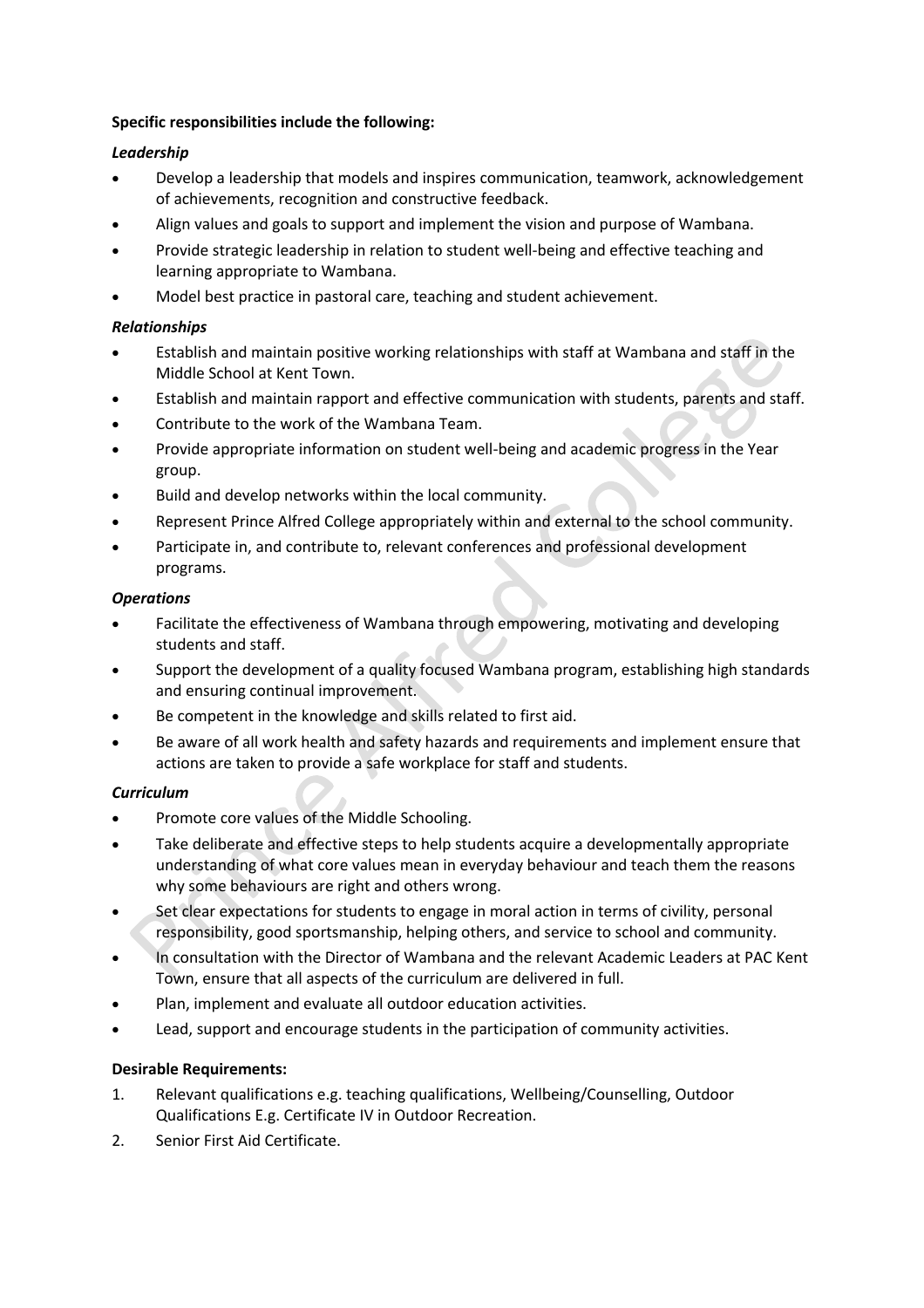- 3. Excellent professional knowledge and understanding of working in a remote team environment.
- 4. Outstanding communication and listening skills.
- 5. Ability to work collaboratively and build positive and productive relationships with all staff to support the achievement of the College's Strategic objectives.
- 6. A strong understanding of the developmental needs of young men in the Middle School.
- 7. A strong empathy with Year 9 adolescents.
- 8. A strong understanding of the factors influencing student well-being and performance at Year 9.
- 9. Demonstrated ability to be flexible, resilient and empathetic, with a sense of humor.
- 10. A knowledge of best practice wellbeing programs and supports for adolescents.
- 11. Experience in delivering outdoor experiences in a similar context as Wambana.
- 12. Additional relevant qualifications or certifications, such as Bushwalking, Surfing, Cycling, etc.
- 13. Light Rigid Bus License.
- 14. Wilderness First Aid Certificate